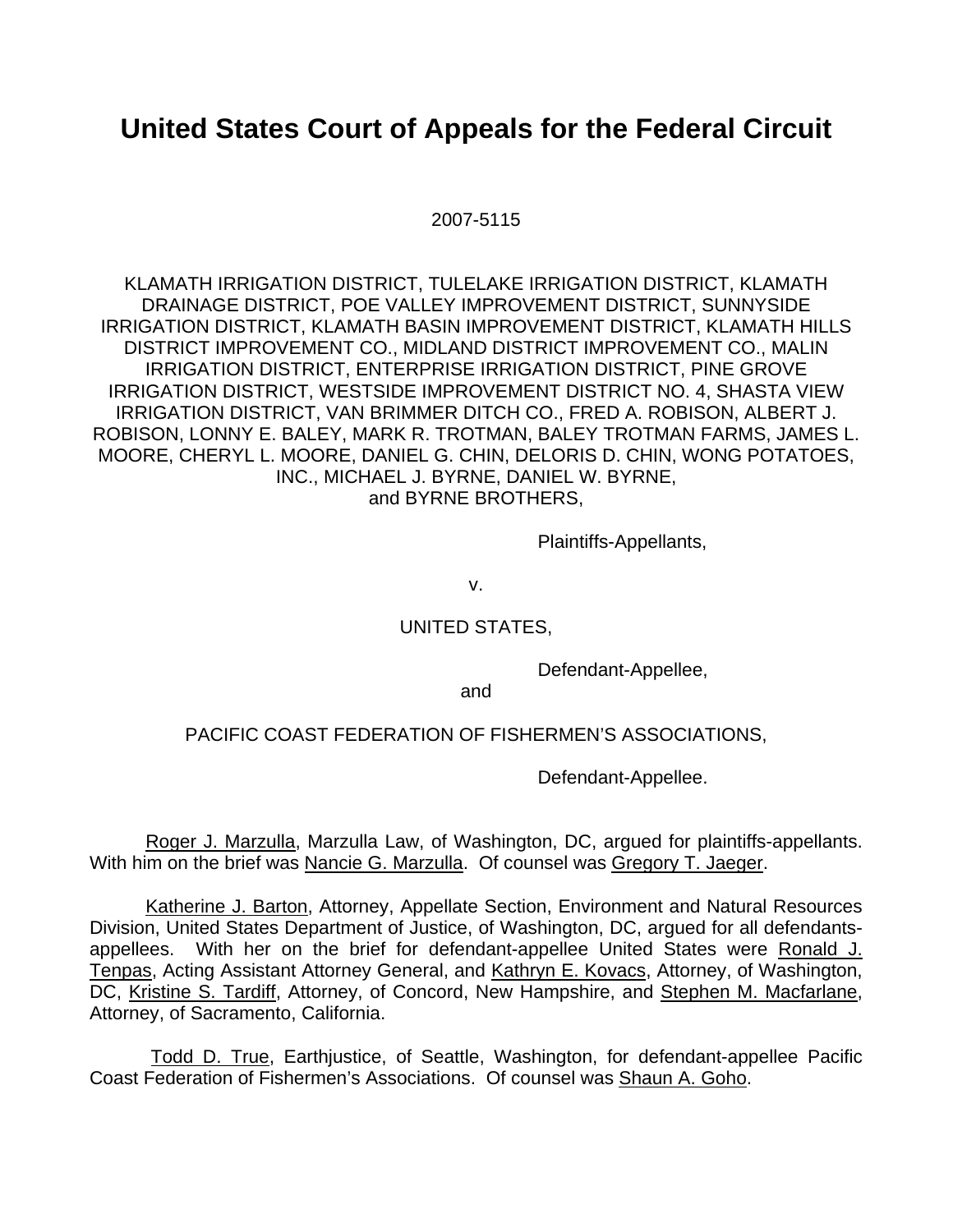Walter R. Echo-Hawk, Native American Rights Fund, of Boulder, Colorado, for amicus curiae Klamath Tribes. With him on the brief was Thomas P. Schlosser, Morisset, Schlosser, Jozwiak & McGaw, of Seattle, Washington, for amicus curiae Hoopa Valley Indian Tribe.

John Echeverria, Georgetown Environmental Law & Policy Institute, of Washington, DC, for amicus curiae Natural Resources Defense Council. With him on the brief were Hamilton Candee and Katherine S. Poole, Natural Resources Defense Council, of San Francisco, California.

Appealed from: United States Court of Federal Claims

Judge Francis M. Allegra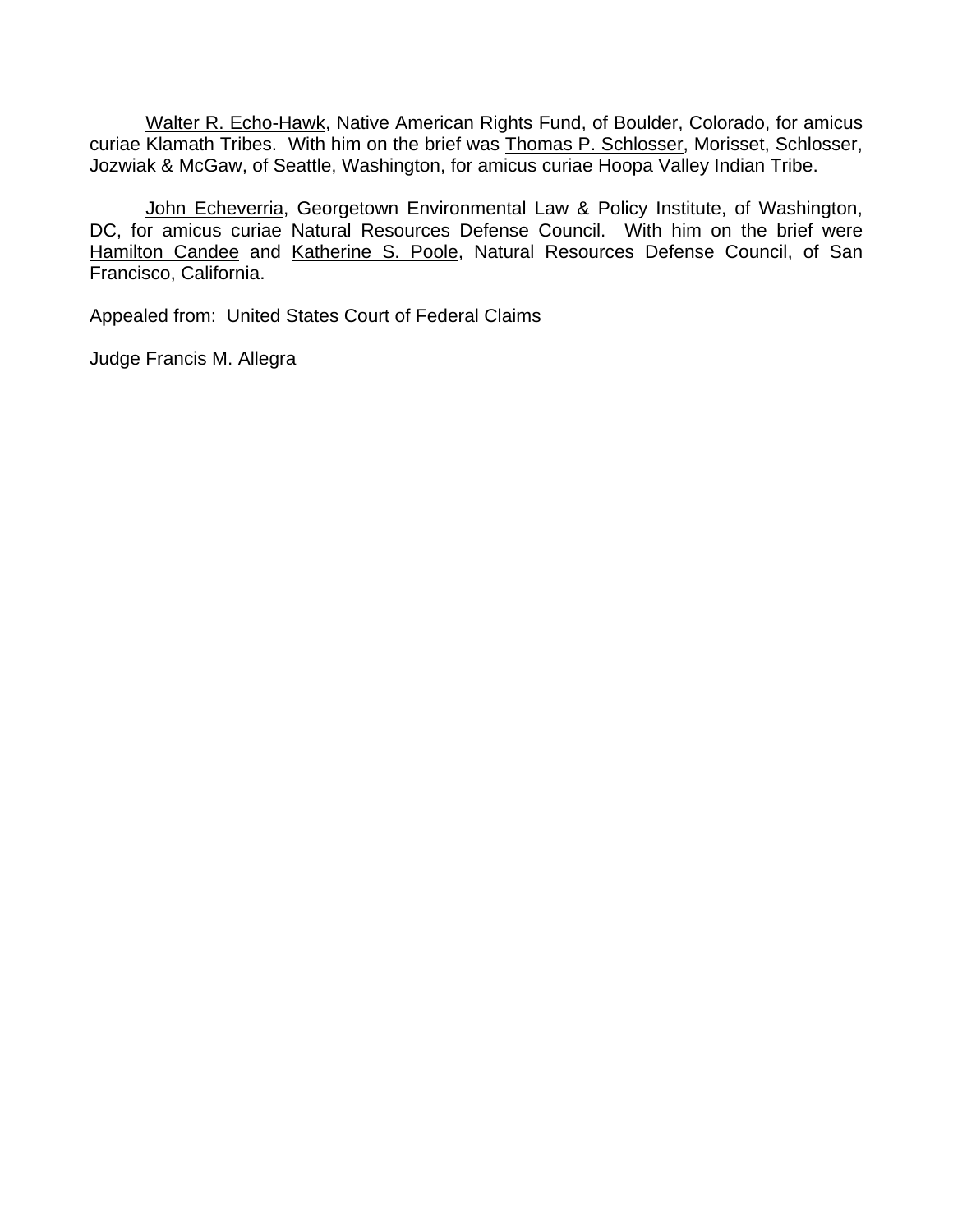# **United States Court of Appeals for the Federal Circuit**

## 2007-5115

KLAMATH IRRIGATION DISTRICT, TULELAKE IRRIGATION DISTRICT, KLAMATH DRAINAGE DISTRICT, POE VALLEY IMPROVEMENT DISTRICT, SUNNYSIDE IRRIGATION DISTRICT, KLAMATH BASIN IMPROVEMENT DISTRICT, KLAMATH HILLS DISTRICT IMPROVEMENT CO., MIDLAND DISTRICT IMPROVEMENT CO., MALIN IRRIGATION DISTRICT, ENTERPRISE IRRIGATION DISTRICT, PINE GROVE IRRIGATION DISTRICT, WESTSIDE IMPROVEMENT DISTRICT NO. 4, SHASTA VIEW IRRIGATION DISTRICT, VAN BRIMMER DITCH CO., FRED A. ROBISON, ALBERT J. ROBISON, LONNY E. BALEY, MARK R. TROTMAN, BALEY TROTMAN FARMS, JAMES L. MOORE, CHERYL L. MOORE, DANIEL G. CHIN, DELORIS D. CHIN, WONG POTATOES, INC., MICHAEL J. BYRNE, DANIEL W. BYRNE, and BYRNE BROTHERS,

Plaintiffs-Appellants,

v.

## UNITED STATES,

Defendant-Appellee,

and

## PACIFIC COAST FEDERATION OF FISHERMEN'S ASSOCIATIONS,

Defendant-Appellee.

Appeal from the United States Court of Federal Claims in cases nos. 01-CV-591 and 01-CV-5910 through 01-CV-59125, Judge Francis M. Allegra.

Before SCHALL, BRYSON, and GAJARSA, Circuit Judges.

Order for the court filed by Circuit Judge SCHALL. Dissent from order filed by Circuit Judge GAJARSA.

SCHALL, Circuit Judge.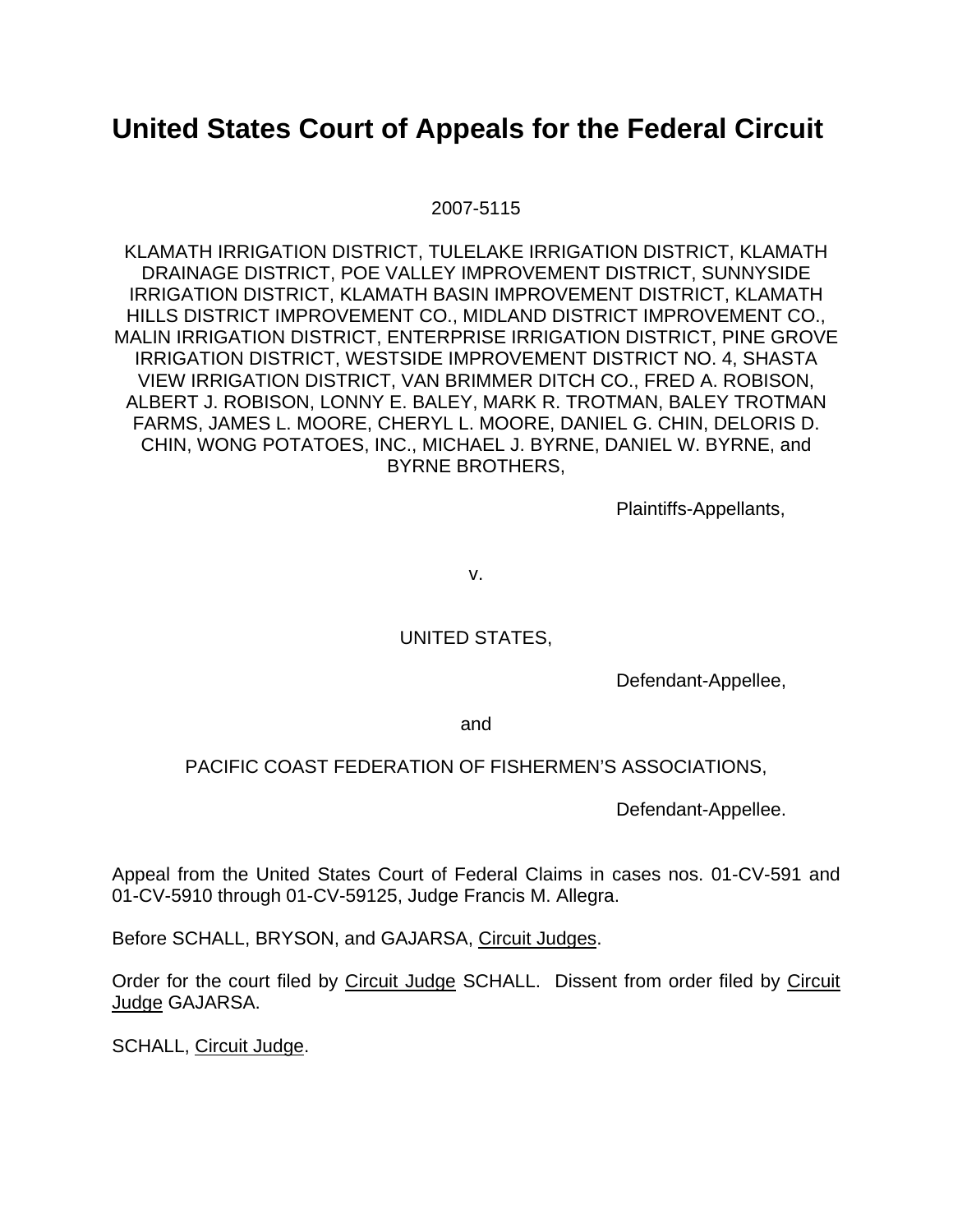#### CERTIFICATION ORDER

This case presents the question of whether an uncompensated taking of property in violation of the Fifth Amendment to the United States Constitution has occurred. It also presents the question of whether the United States breached certain contracts in failing to provide water to various irrigation districts, companies, and individual landowners in the Klamath River Basin ("Irrigators"). In addition, it presents the question of whether the United States violated an interstate compact in failing to provide such water. The answer to the takings question depends upon complex issues of Oregon property law, including the interpretation of Oregon General Laws, Chapter 228, § 2 (1905). This court discerns an absence of controlling precedent in the decisions of the Oregon Supreme Court and the intermediate appellate courts of Oregon on the pertinent issues of Oregon property law. At the same time, this court believes that the Oregon Supreme Court would be in a better position than would this court to issue a pronouncement on the proper interpretation of the law at issue. The State of Oregon has a procedure pursuant to which this court may certify unsettled questions of state law to the Oregon Supreme Court. See Or. Rev. Stat. §§ 28.200–28.255 (2007).

Following oral argument in this case on February 8, 2008, this court decided to certify three questions of law to the Oregon Supreme Court. The questions of law pertain to the 1905 Oregon statute and its effect on the property rights of the Irrigators.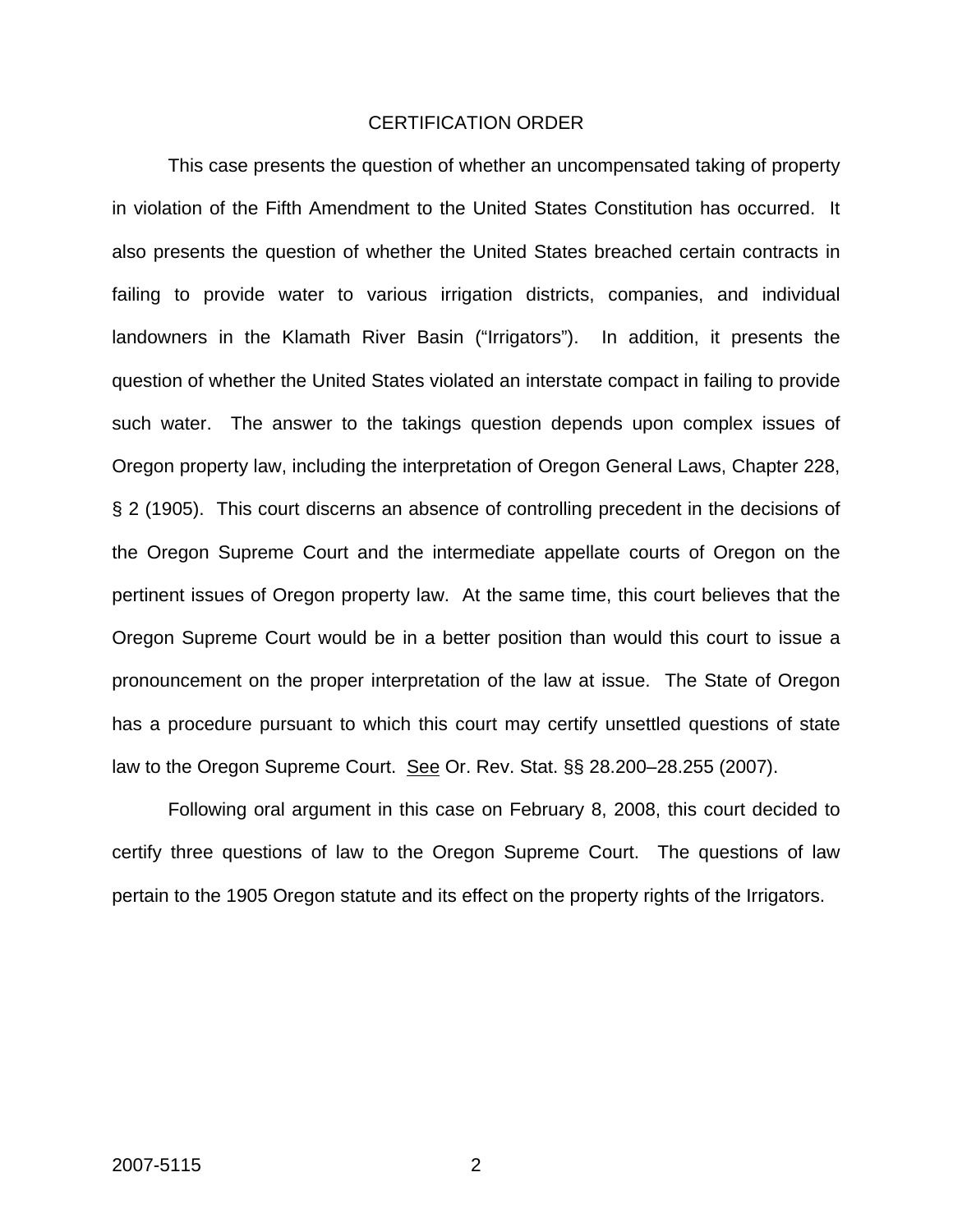The questions of law this court hereby certifies to the Oregon Supreme Court

are:

1. Assuming that Klamath Basin water for the Klamath Reclamation Project "may be deemed to have been appropriated by the United States" pursuant to Oregon General Laws, Chapter 228, § 2 (1905), does that statute preclude irrigation districts and landowners from acquiring a beneficial or equitable property interest in the water right acquired by the United States?

2. In light of the statute, do the landowners who receive water from the Klamath Basin Reclamation Project and put the water to beneficial use have a beneficial or equitable property interest appurtenant to their land in the water right acquired by the United States, and do the irrigation districts that receive water from the Klamath Basin Reclamation Project have a beneficial or equitable property interest in the water right acquired by the United States?

3. With respect to surface water rights where appropriation was initiated under Oregon law prior to February 24, 1909, and where such rights are not within any previously adjudicated area of the Klamath Basin, does Oregon State law recognize any property interest, whether legal or equitable, in the use of Klamath Basin water that is not subject to adjudication in the Klamath Basin Adjudication?

Except with respect to one matter, the parties to this case have agreed to a Joint

Statement of Facts pertinent to the three certified questions. By letter dated May 27, 2008, the parties have informed this court that, on account of their inability to agree on that one matter, they have submitted two versions of the Joint Statement of Facts, marked Version 1 and Version 2. The two versions are identical except that Version 1 has a paragraph 23, which Version 2 does not. The third paragraph of the May 27 letter states the nature of the difference between the parties with respect to paragraph 23. This court does not believe that the inability of the parties to agree on paragraph 23 bears upon the ability of the Oregon Supreme Court to address the three certified questions.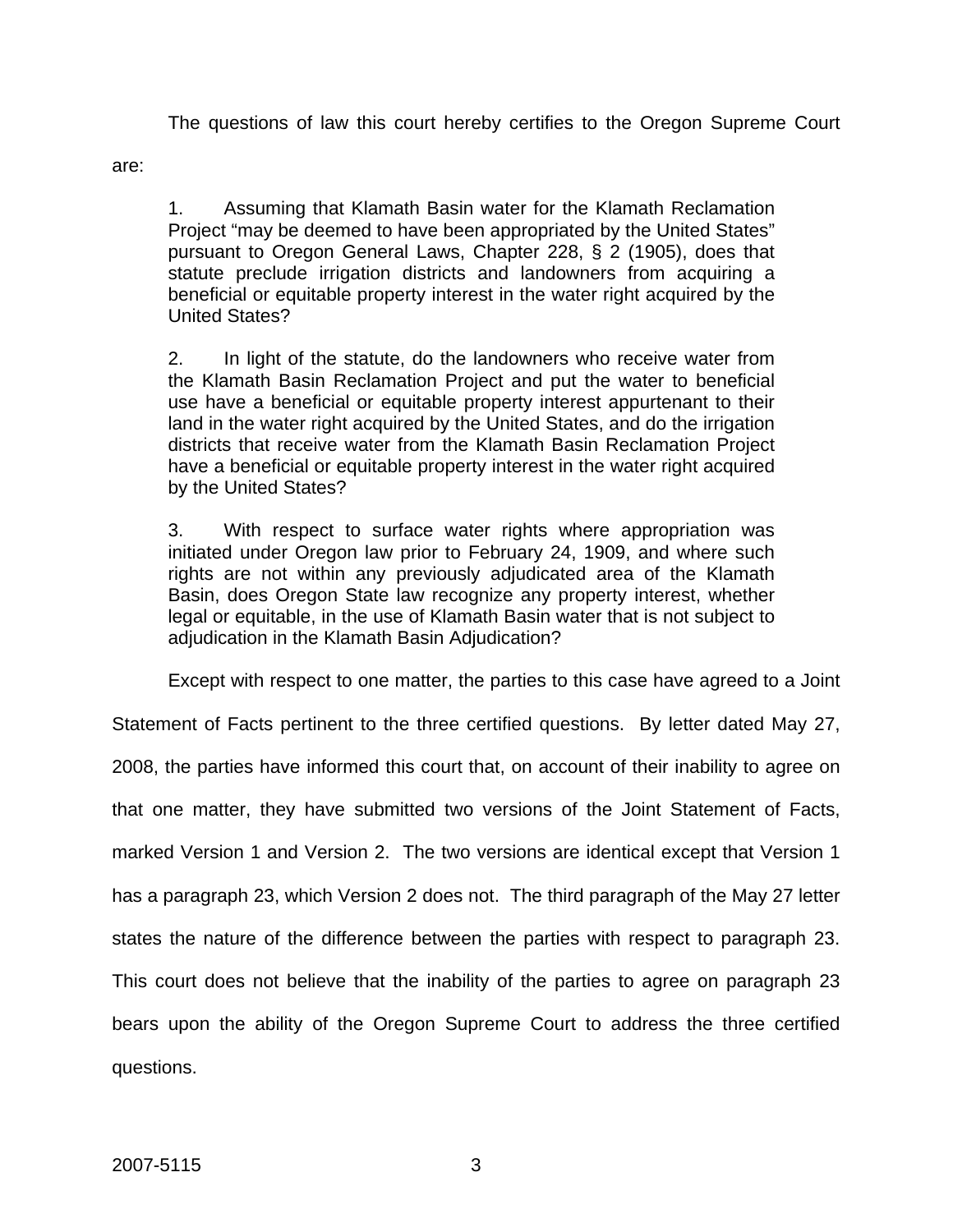A copy of the parties' May 27, 2008 letter to this court and copies of Versions 1 and 2 of the Joint Statement of Facts are attached hereto. Also attached hereto is a copy of the Joint Appendix to the case filed in this court.

Section 28.210 of the Oregon Revised Statutes specifies the required contents of a certification order. It requires that a certification order contain (a) "[t]he questions of law to be answered" and (b) "[a] statement of all facts relevant to the questions certified and showing fully the nature of the controversy in which the questions arose." Id. § 28.210. We have set forth above the three questions of law to be answered. At the same time, recognizing the parties' disagreement on one matter, Versions 1 and 2 of the Joint Statement of Facts set forth the facts relevant to the questions certified and necessary to illustrate the nature of the controversy in which the questions arise. In addition to the questions certified and the facts relevant to the questions, set forth above, this court hereby acknowledges that the Oregon Supreme Court, as the receiving court, has the discretion to reframe the questions and is not bound to answer the questions as certified. See W. Helicopters Servs., Inc. v. Rogerson Aircraft Corp., 811 P.2d 627, 633–34 (Or. 1991).

The names and addresses of the counsel of record to the parties are set forth on page two of the parties' May 27, 2008 letter, a copy of which is attached hereto. To the best of this court's knowledge, there are no parties appealing in this case without counsel. The three questions set forth above are hereby certified to the Oregon Supreme Court.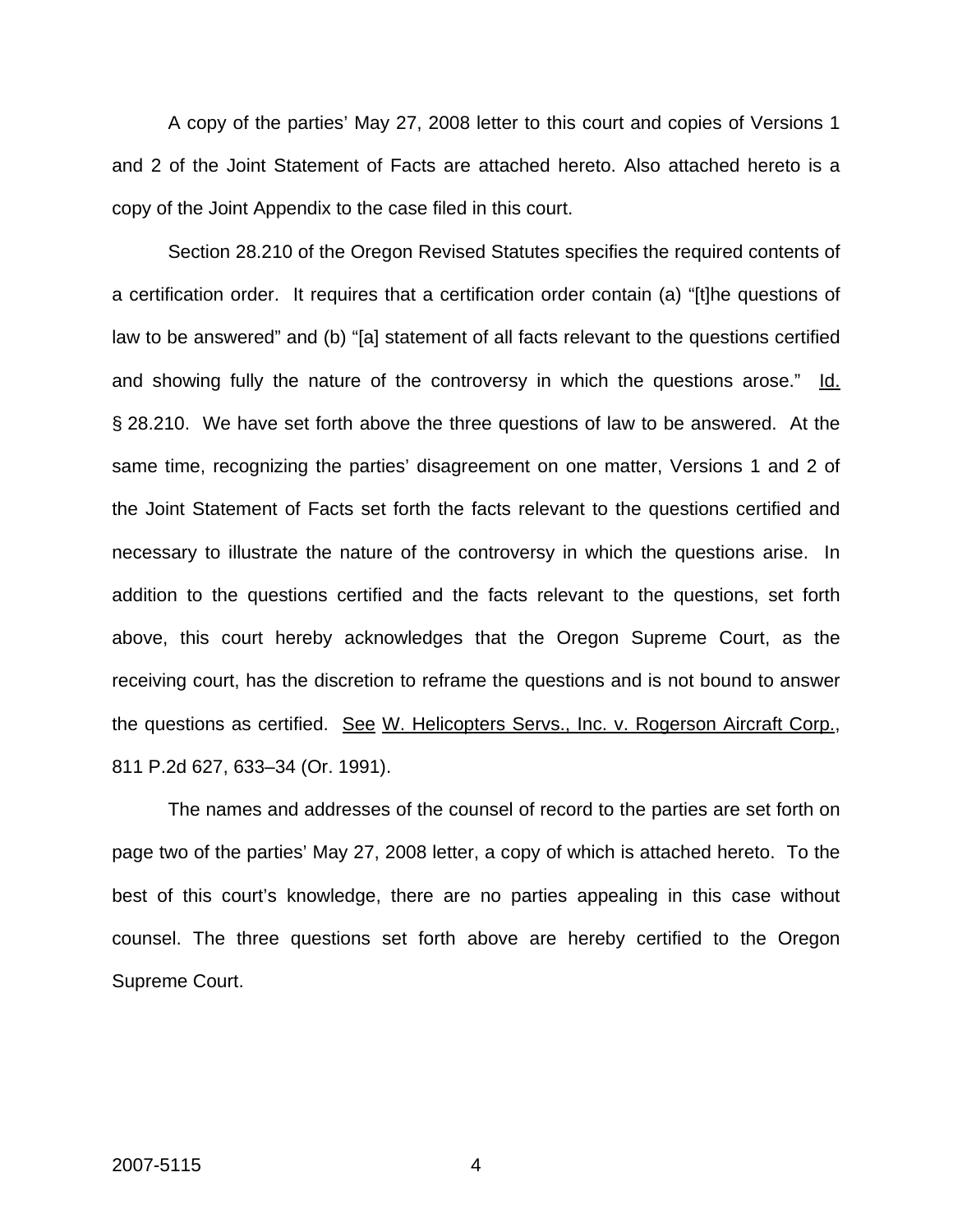So ordered.

## FOR THE COURT

Date **Alvin A. Schall** 

\_\_\_\_July 16, 2008\_\_\_\_ /s/ Alvin A. Schall\_\_\_\_\_\_\_\_ Circuit Judge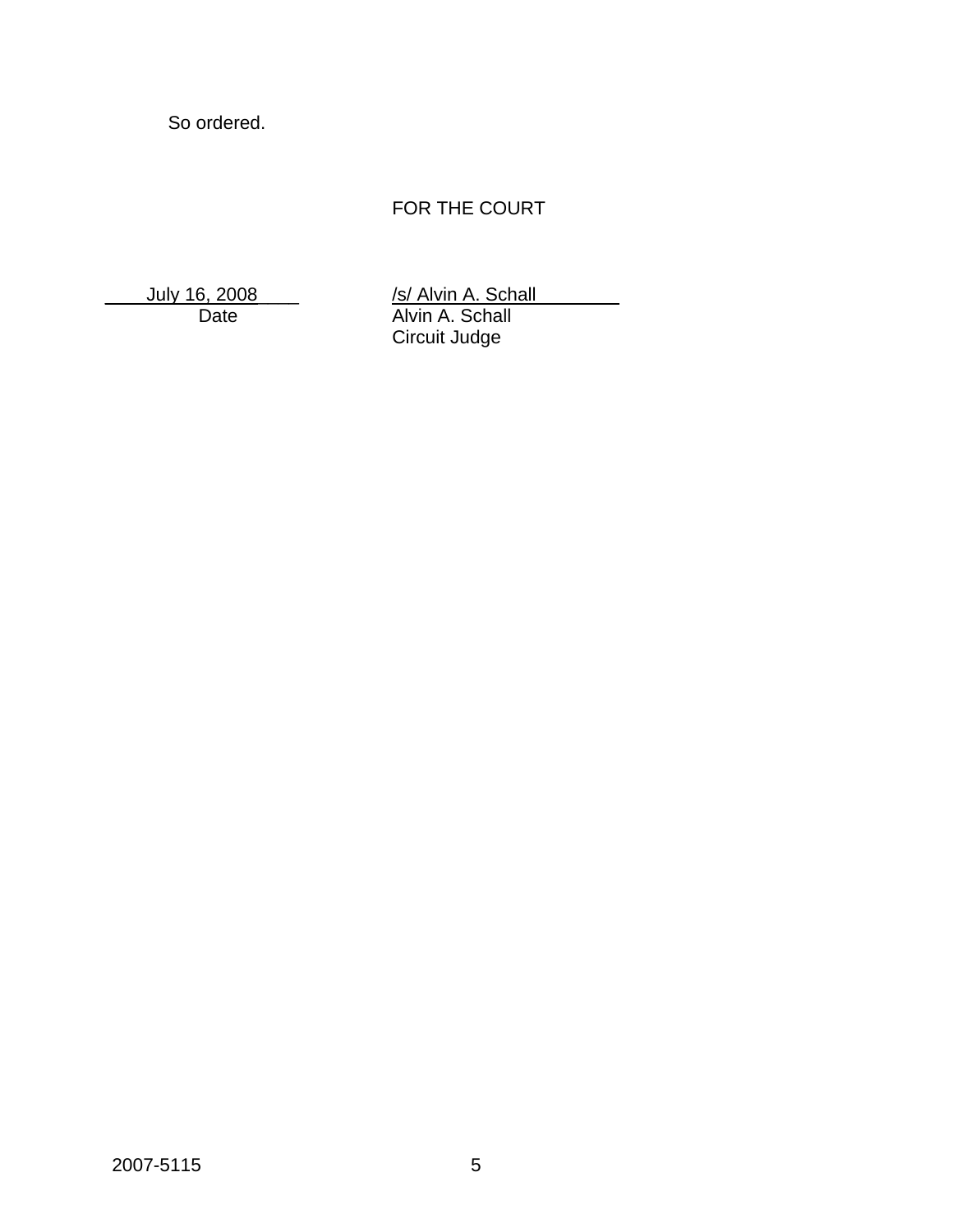# **United States Court of Appeals for the Federal Circuit**

#### 2007-5115

KLAMATH IRRIGATION DISTRICT, TULELAKE IRRIGATION DISTRICT, KLAMATH DRAINAGE DISTRICT, POE VALLEY IMPROVEMENT DISTRICT, SUNNYSIDE IRRIGATION DISTRICT, KLAMATH BASIN IMPROVEMENT DISTRICT, KLAMATH HILLS DISTRICT IMPROVEMENT CO., MIDLAND DISTRICT IMPROVEMENT CO., MALIN IRRIGATION DISTRICT, ENTERPRISE IRRIGATION DISTRICT, PINE GROVE IRRIGATION DISTRICT, WESTSIDE IMPROVEMENT DISTRICT NO.4, SHASTA VIEW IRRIGATION DISTRICT, VAN BRIMMER DITCH CO., FRED A. ROBISON, ALBERT J. ROBISON, LONNY E. BALEY, MARK R. TROTMAN, BALEY TROTMAN FARMS, JAMES L. MOORE, CHERYL L. MOORE, DANIEL G. CHIN, DELORIS D. CHIN, WONG POTATOES, INC., MICHAEL J. BYRNE, DANIEL W. BYRNE, and BYRNE BROTHERS,

Plaintiffs-Appellants,

v.

## UNITED STATES,

Defendant-Appellee,

and

#### PACIFIC COAST FEDERATION OF FISHERMEN'S ASSOCIATIONS,

Defendant-Appellee.

Appeal from the United States Court of Federal Claims in 01-CV-591, 01-CV-5910 through 01-CV-59125, Judge Francis M. Allegra.

#### GAJARSA, Circuit Judge, dissenting.

 Although the majority of the panel has requested a certification of three issues to the Oregon Supreme Court, I must respectfully dissent from such a request. We need not certify the questions because of the unique procedural posture of this case, and because the answers sought, in my judgment, are not required to decide the issues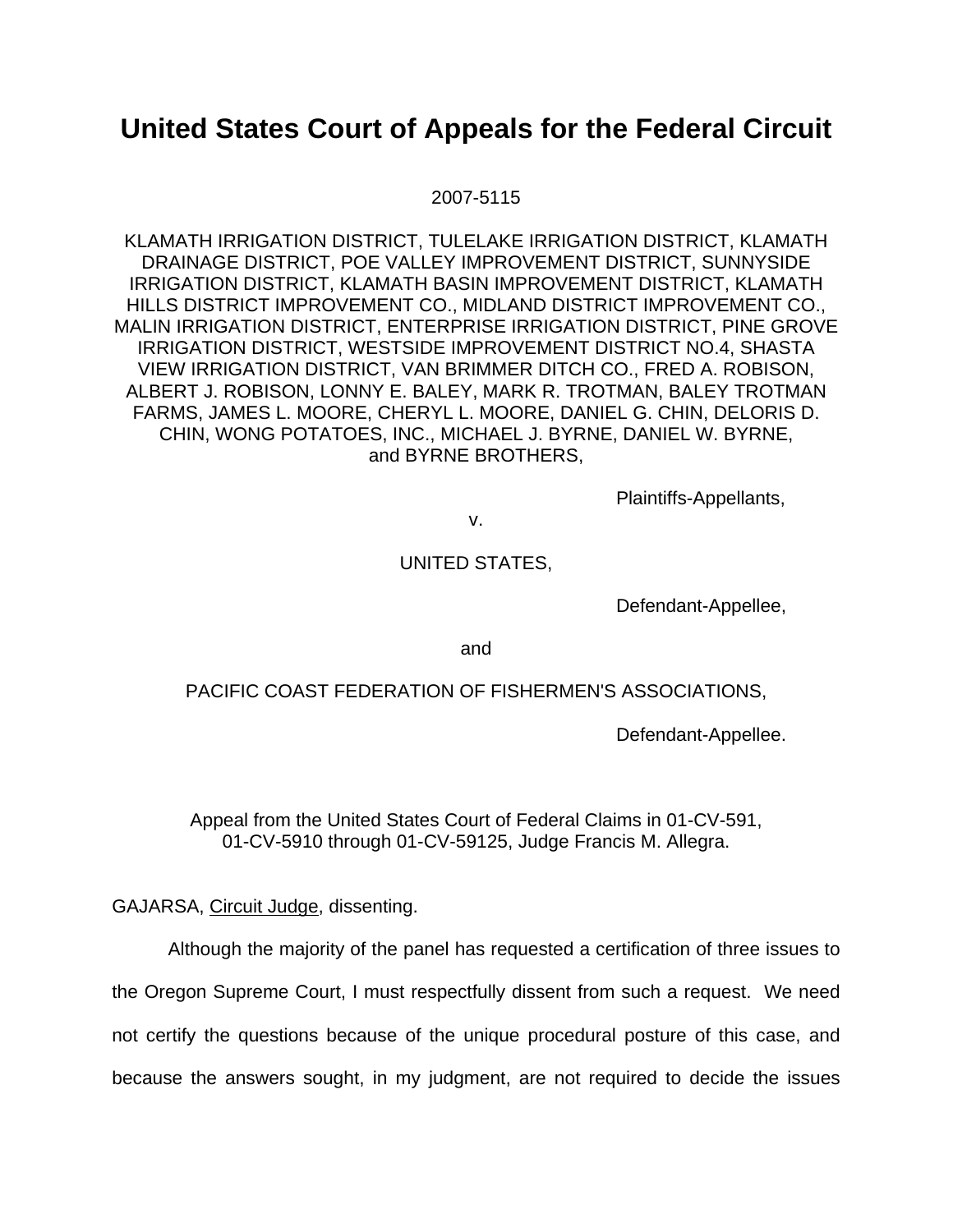before this court. In particular, I disagree with the proposition that the effect of the 1905 Statute is a critical question with respect to the matter of certification vel non. In my judgment, the effect of the 1905 Statute is determinative as to the relative property rights of the United States and the irrigators in Klamath Basin water, that is, who owns the right to the beneficial use of the water; however, this determination has no bearing on the property interest alleged by the irrigators in this case. That is clearly the issue presented in the State of Oregon's Klamath Basin Adjudication (hereinafter "Adjudication") under Oregon Revised Statutes chapter 539. See, e.g., Brief of Amicus Curiae State of Oregon Regarding Defendant's Motion for Stay and Plaintiff's Opposition Thereto at 2–3, Klamath Irrigation Dist. v. United States, 67 Fed. Cl. 504 (2005) (No. 01-591 L) (Doc. No. 61) (hereinafter "State of Oregon Amicus Brief"). Therefore, because the claimants in this case have disclaimed any claims pending in the Adjudication, this court need not certify Questions One and Two.

At the outset, all water rights arising under Oregon law, including those affected by the 1905 Statute, may be divided into two categories—those arising before the February 24, 1909 passage of the Water Rights Act ("WRA") and those arising after. Rights arising before the passage of the WRA are undisturbed by its passage, but must be adjudicated in a general stream adjudication. Or. Rev. St. § 539.010 (especially subsection 4 relating to earlier appropriations). Indeed, in 1989 the Oregon legislature imposed a deadline for the filing of unadjudicated claims based on pre-1909 water rights. See Or. Rev. St. § 539.240 (stating that claims for undetermined vested rights must be filed by December 31, 1992). After the passage of the WRA, "any person intending to acquire the right to the beneficial use of any of the surface waters of this

2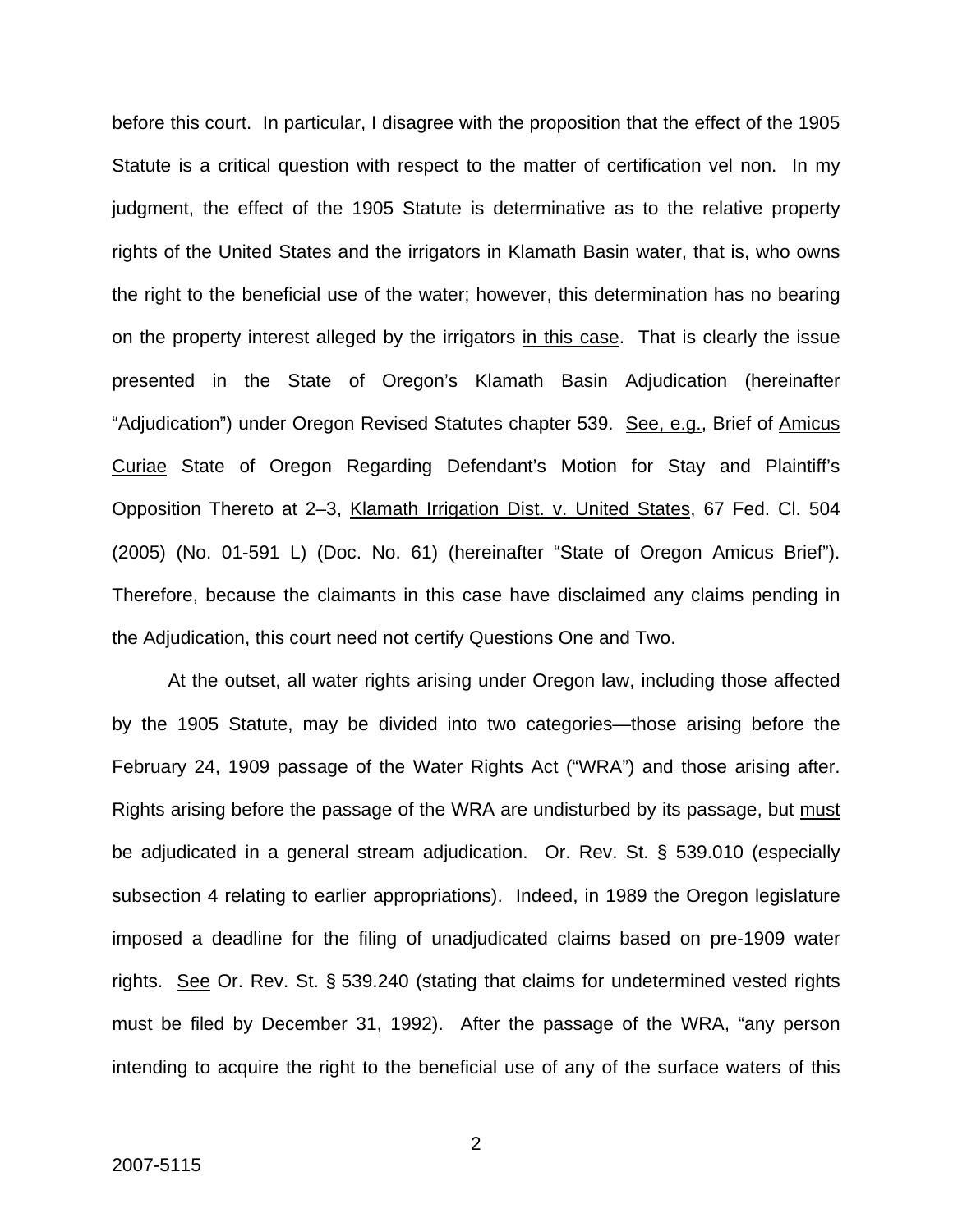state shall make an application to the Water Resources Department for a permit to make the appropriation." Or. Rev. St. § 537.130(1); see also Hannigin v. Hinton, 97 P.3d 1256, 1258–59 (Or. App. 2004).

The water rights alleged by the claimants in this case do not fall into either of these categories, and thus cannot be said to arise under Oregon law. With respect to the latter category, those arising post-1909, the Appellants do not allege a single vested water right arising under the permit and certificate requirement of the WRA. Cf. Or. Rev. St. §§ 537.250 (stating that appropriation is completed with issuance of certificate); 537.252 (stating the water right certificate which has not been contested becomes conclusive evidence of an appropriation). As to the former category, those arising pre-1909, all such rights are currently pending in the Adjudication. In particular, the record before the CFC demonstrates that both the State of Oregon (as an amicus in this case) and the Oregon Water Resources Department (as a participant in the Adjudication) consider the relative rights of the United States and the irrigators with respect to the right to use Klamath water to be a key issue in the Adjudication. See State of Oregon Amicus Brief at 2–3; Oregon Water Resources Department's Closing Brief on Reply at 37–41, In re the Determination of the Relative Rights of the Waters of the Klamath River, Lead Case No. 003 (Or. Water Res. Dep't July 13, 2005) (submitted as Ex. 1 to Doc. No. 242 in Klamath Irrigation, 67 Fed. Cl. 504) (discussing impact of 1905 Statute on conflicting water rights claimed by the United States and the irrigators in the Adjudication).

Moreover, additional filings in the Adjudication, and submitted by the parties on appeal to this court, clearly demonstrate that the ownership of the beneficial use of

3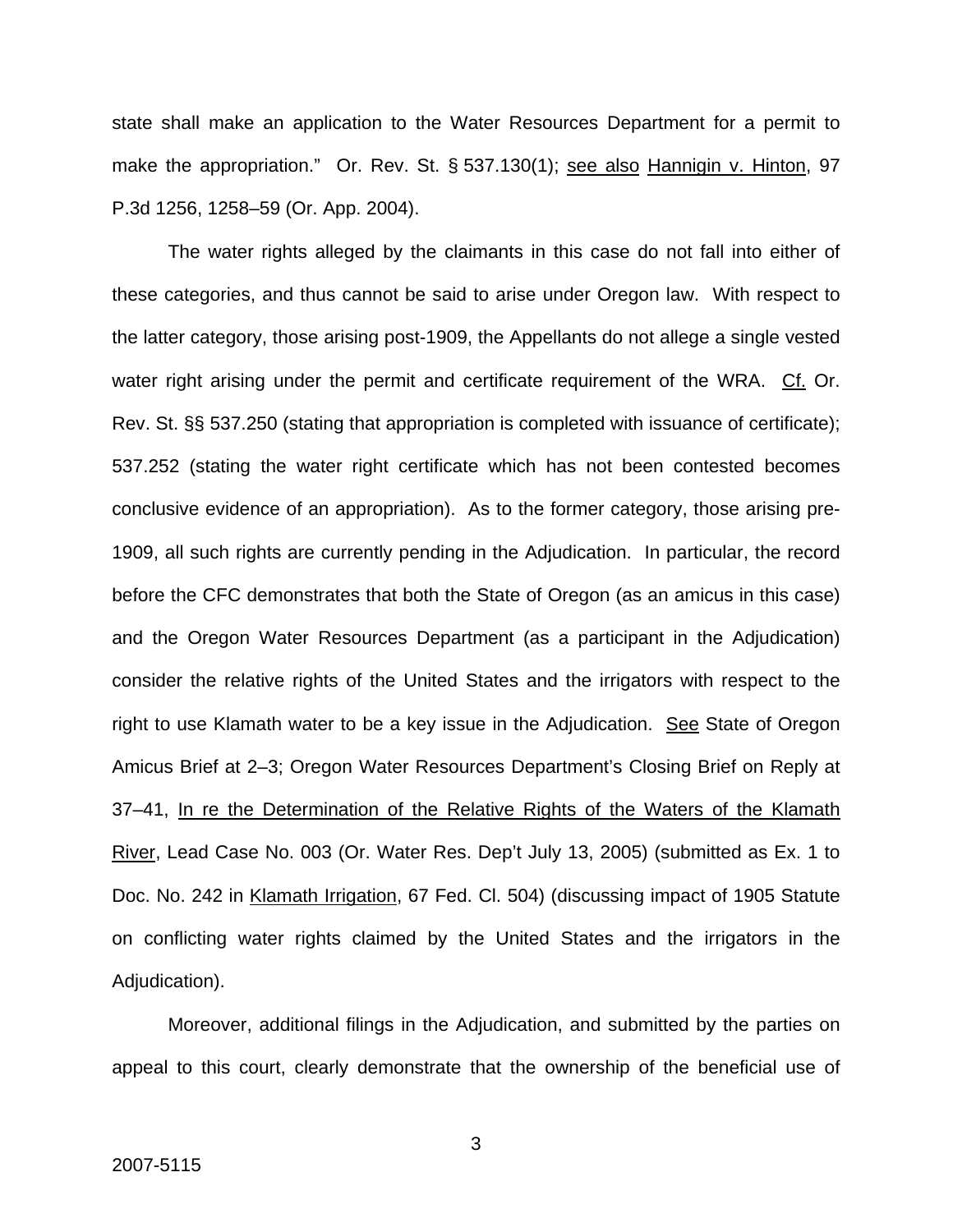Klamath project water, as informed by the effects of the 1905 Oregon Statute, is a central issue in the Adjudication. In the addendum to its Appellee Brief, the United States submitted a proposed order issued by the Administrative Judge ("AJ") in the Adjudication. See Proposed Order, In re Determination of the Relative Rights of the Water of the Klamath River, Lead Case No. 003 (Or. Water Res. Dep't Nov. 14, 2006) (hereinafter "Proposed Order"). The Proposed Order begins its Opinion section with an analysis of the 1905 Oregon Statute. Id. at 19–25. It concludes that the operation of the statute is clear and that the rights of the United States cannot be disturbed by any beneficial use of Klamath Project Water by the irrigators. Id. at 20, 23. This Proposed Order does not, of course, conclusively establish the meaning of the 1905 Oregon statute as informed by other aspects of Oregon water rights law, and indeed, the Oregon Water Resources Department ("OWRD") filed its Exceptions to the Proposed Order with the AJ in the Adjudication proceeding. Or. Water Res. Dep't's Exceptions to Proposed Order, In re Determination of the Relative Rights of the Water of the Klamath River, Lead Case No. 003 (Or. Water Res. Dep't Mar. 30, 2007) (hereinafter "Exceptions to Proposed Order"). The OWRD argued that by virtue of compliance with the 1905 statute, the United States secured a priority date in a water right that could only be converted to a vested right by application to a beneficial use. Id. at 9. The OWRD asserted that in this circumstance "the beneficial user 'holds' or 'owns' an interest in water rights appropriated pursuant thereto for the purpose of the beneficial use." Id. The position of the OWRD similarly fails to conclusively establish Oregon law on this issue, but the Adjudication filings together make clear that the AJ will decide the

4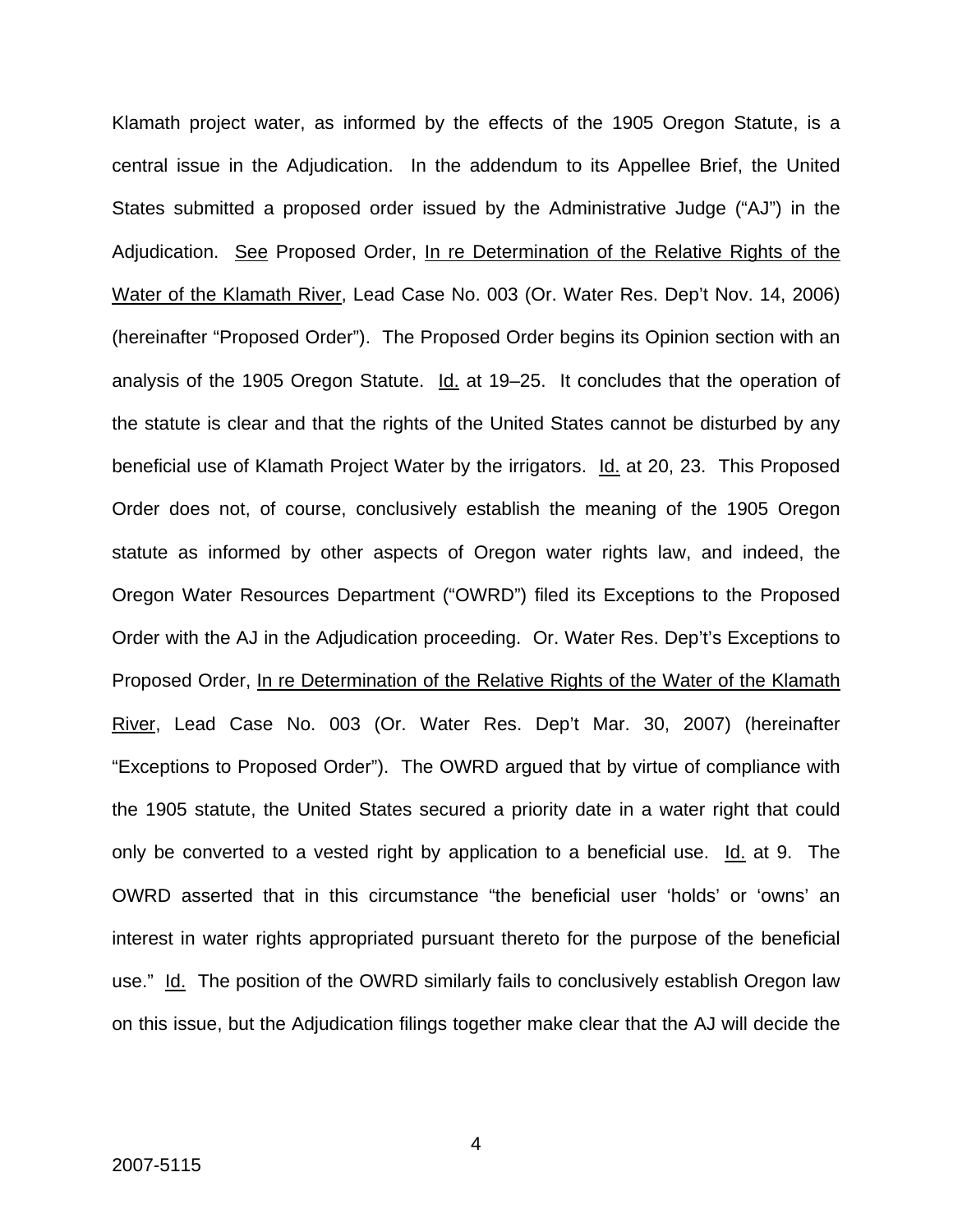exact issues sought to be addressed by the proposed certification Questions One and Two.

Certification is therefore unnecessary because the record before the Court of Federal Claims ("CFC") is clear that all state law claims to property rights in Klamath Project waters that are currently pending in the Adjudication are not presented to this court on appeal. The claimants were clear in their arguments below that the water rights which they are claiming are not the water rights which are being adjudicated in the State proceedings. This was the basis for claimants' objection to the government's motion to stay, and they subsequently filed a motion for partial summary judgment requesting a ruling that the water rights upon which their takings claims were predicated in the CFC were not the water rights subject to the Adjudication. Memorandum Supporting Plaintiffs' Revised Motion for Partial Summary Judgment at 10, Klamath Irrigation , 67 Fed. Cl. 504 (Aug. 29, 2003). The CFC granted the claimants' motion, stating as follows:

> Accordingly, plaintiffs' motion for partial summary judgment that their water interests are not property interests at issue in the Adjudication is granted and defendant's motion for a stay pending the outcome of the Adjudication is denied. Based on plaintiffs' assertion that no rights or interests in this case are affected by the Adjudication (see Plaintiff's Revised Motion for Partial Summary Judgment at 10), plaintiffs are barred from making any claims or seeking any relief in this case based on rights, titles, or interests that are or may be subject to determination in the Adjudication.

Klamath Irrigation Dist. v. United States, No. 01-591L (filed Nov. 13, 2003). This